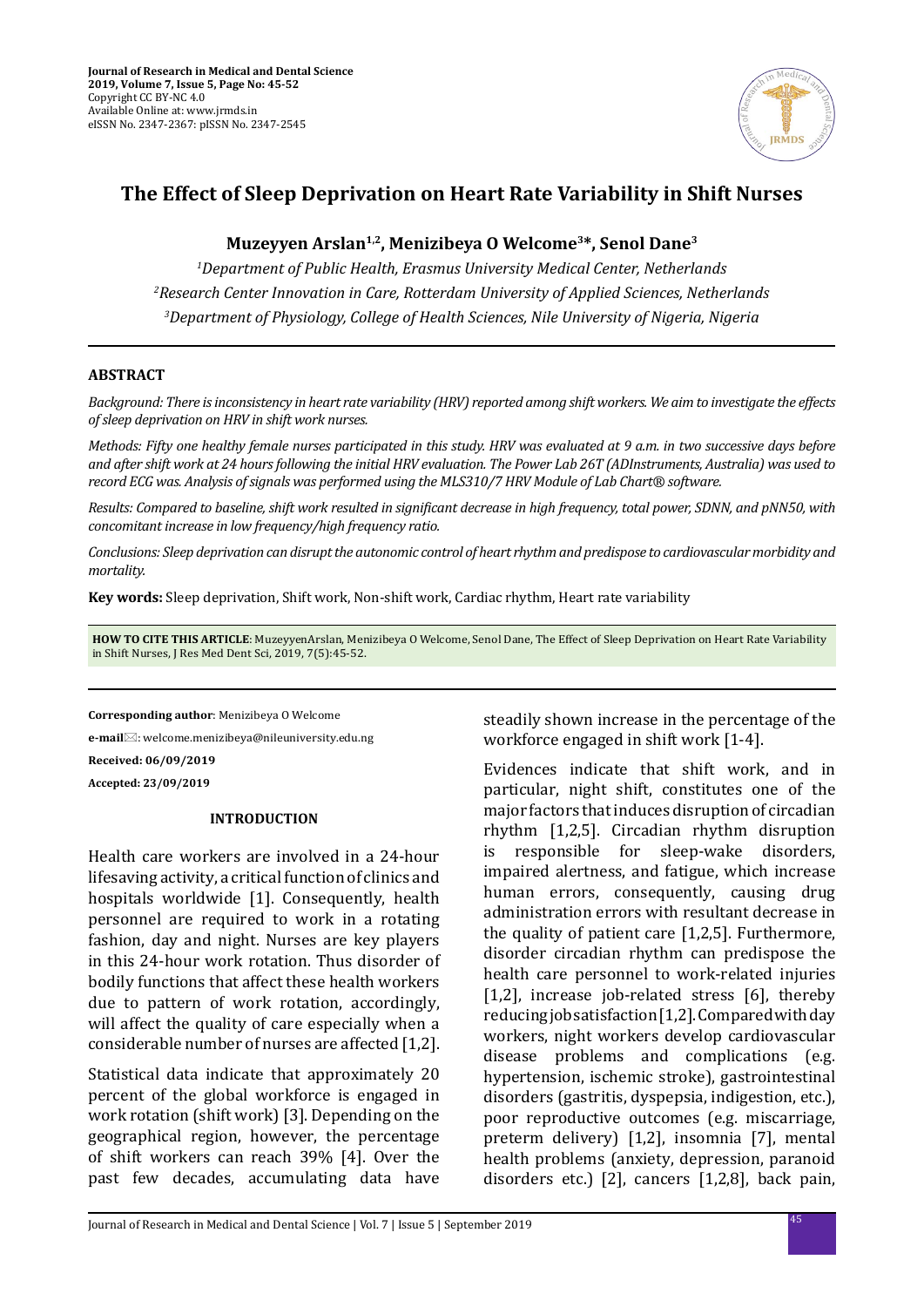menstrual disorders [1], and thus, significantly decreased productivity [9].

Shift work disorder has been recently distinguished as a separate clinical syndrome that is characterized by impairment of the circadian rhythm, leading to insomnia,  $circ$ adian rhythm, leading to narcolepsy, fatigue, and disordered alertness [2]. The prevalence of shift work disorder is estimated to occur in 18-60% of the workforce [1]. Several research investigations using the  $5<sup>th</sup>$ Edition of the Diagnostic and Statistical Manual of Mental Disorders (DSM-5) [2] have confirmed a high prevalence of shift work disorder among the workforce [1,7,10]. Indeed, based on DSM-5 assessment, shift work disorder reportedly occurs in 5-44% of the workforce, depending on the work rotation [10].

Undoubtedly, there is a growing body of literature data on the health problems associated with shift work. Unfortunately, however, little is known about the changes associated with the cardiovascular system after the night shift. Though previous studies have shown that medical shift workers more frequently experience cardiovascular diseases and hypertension [1,2] compared to medical non-shift workers, specific changes in cardiovascular system that results from shift work, in particular night shift have not been fully explored. Relatively recently, Lin et al. [11] reported a substantial increase (by 2.7%) in cardiovascular mortality in night shift nurses compared to non-shift ones. Regrettably, however, the pathophysiological mechanisms associated with night shift disorders have not been fully unraveled. Importantly, knowledge about these mechanisms may be helpful in planning or scheduling of work rotation, and also, therapeutic strategies of shift work and related disorders. Moreover, knowledge garnered from results of studies on the mechanisms of shift work disorders can aid in effective planning of intervention programs that will be directed towards improvement of sleep quality. In addition, results of such investigations can also serve as essential driving force in development of guidelines on protection of shift workers from cardiovascular consequences.

Heart rate variability (HRV) is a key indicator of functions of the cardiovascular system. HRV is normally measured through time-depended measures obtained from an electrocardiogram. HRV is a phenomenon of variation in beat-to-beat time interval of the heart [12]. HRV can provide useful information about indicators of disease or warnings about imminent heart disease [12]. A couple of authors have indicated that autonomic nervous system (ANS) imbalance, assessed by HRV, is related to cardiovascular diseases. Notably, ANS affects the development of<br>hypertension, coronary artery disease, hypertension. heart failure, and sudden death. Emerging data indicate that HRV may be related to life expectancy and disorders that affect other organs and systems of the body [13]. Thus, HRV variables can be used for clinical evaluation for patient risk stratification of cardiovascular diseases.

HRV changes in nurses, working day and night shifts have not been reported. We, therefore, conducted this study to investigate the effects of night shift on HRV in nurses.

## **METHODS**

# **Ethical compliance**

The present study was conducted in line with the 1964 Helsinki Declaration and its amendments. The concerned authorities gave permission to carry out the study before the nurses were approached.

## **Participants**

The participants of this study were apparently healthy nurses who worked in Turgut Ozal University, Medical Faculty Hospital, Ankara, Turkey. The study was conducted from January 2016 to June 2016. Potential participants for the study were contacted through the hospital nursing register. The phone contacts of all nurses working in different departments of the hospital (wards of general surgery, orthopedics, neurosurgery, emergency department, general medicine, neurology unit, metabolic medicine, cardiovascular medicine, rehabilitation medicine, gastroenterology, and cardiology) on shift duties were retrieved and they were informed about the study one week before commencement. Only those involved in shift work were included in the study. In addition, fresher's and low experienced workers were not included in the study so as to completely avoid interference with working time as this group of workers require a higher level of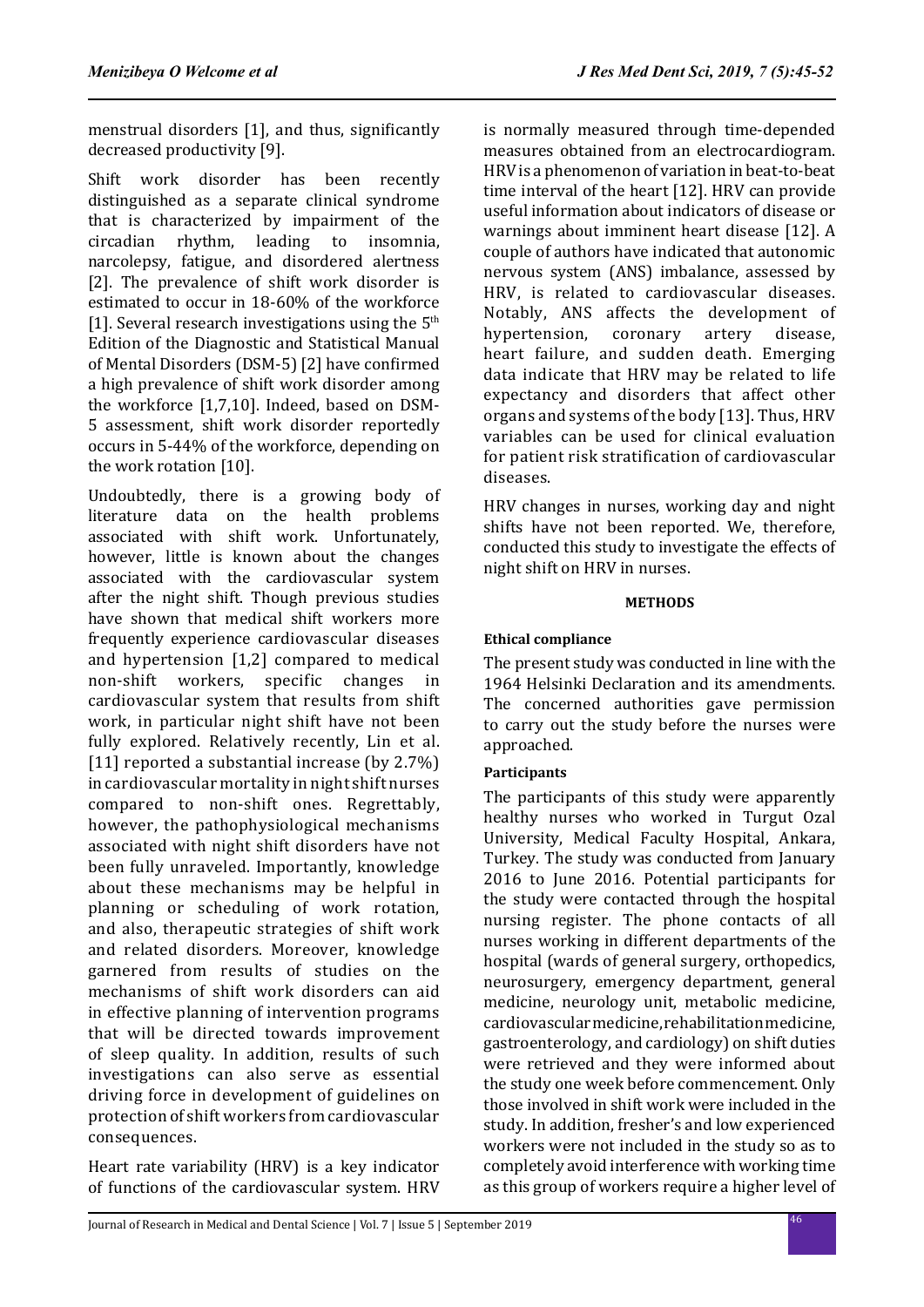attention concentration on their duties. Before commencement of the study, all participants voluntarily gave written informed consent after the aims and objectives of the study had been explicitly explained to them. The confidentiality and anonymity of all participants were maintained. Altogether, fifty-one (n=51) nurses (age range  $25-40$  years, average age:  $29.39 \pm 5.32$ years) voluntarilygave consent for participation in the study. Their past medical history was used to determine the absence or presence of chronic illnesses and other habits. All participants were non-smokers, without any overt cardiovascular, respiratory, metabolic or sleep disorders, and were not taking any medication at the time of this study.

Participants were requested to follow a standard diet without alcohol, coffee, tea or chocolate a day before the study and until the end of the entire experiment.

### **Heaviness of night shift of the participants**

As a routine in the hospital, the nurses involved in this study had 2-3 night shifts and 2-3 day shift work per week in an alternating order. The night shifts are usually moderate as work is distributed among the nurses in each ward: documentation, care coordination, administration of drug, evaluation of patient and monitoring of vital signs of the patients on specified (regular) regular intervals, and where necessary, carry out feeding of patients, palliative care, among others. During night shift, nurses travelled about 1-2.5 (average of 2) miles.

### **Procedure**

On the first day of the experiment, participants had no night shift and were asked to adhere to at least 7-8 hours of night sleep. At 9:00 a.m. of the following day after night sleep, ECG (HRV) recording was performed for each participant in a lying position. The HRV was recorded for duration of 15 minutes in a quiet room, after 15 minutes of acclimatization, which was meant to stabilize the parameters of ANS. The respiratory rate was counted in all participants as certain ECG indices may be affected by respiration. The participants were allowed to carry out their usual daytime and night routine. During the study, we ensured that there was not interference between data collection and the professional duties of the staff. Participants were allowed to sit on a chair when not operative but never to stay supine. A second ECG (HRV) recording was performed the second day at 9.00 a.m. after night shift.

## **Height and weight measurement**

The participants' height and weight were measured with the aid of a floor type RGZ-120 weighing machine, having a dimension of 900  $\times$  350  $\times$  305 mm and weight of 24 kg. During recording, participants were requested to keep their bags, shoes, and other load interfering objects. Height and weight measurements were carried out simultaneously according to the manufacturer specifications.

## **HRV**

ECG recording was performed with PowerLab26T (AD Instruments, Australia) with the HRV Module of the Lab Chart® software (MLS310/7). Briefly, in accordance with the standard Einthoven triangle, three adhesive ECG electrodes were placed on the right wrist and right and left legs. The digital signals (ECG) were filtered by the software to exclude artifacts before HRV analysis (Figure 1).

Time and frequency domains of HRV parameters were analyzed using (1) VLF: Very Low Frequency spectral power (0.003–0.04 Hz), (2) LF–Low Frequency Spectral power (0.04– 0.15 Hz), (3) HF: High Frequency Spectral Power  $(0.15-0.4)$ ,  $(4)$  LF/HF: Ratio between Low and High Frequency Components, (5) Total power sum of VLF, LF, and HF, (6) Normal-to-normal R-R intervals (NN), (7) Standard deviation of all NN intervals (SDNN) or R-R of normal sinus beats, (8) Standard deviation of average NN intervals (SDANN), (9) Square root of the



**Figure 1: Beat-to-beat time interval of ECG.**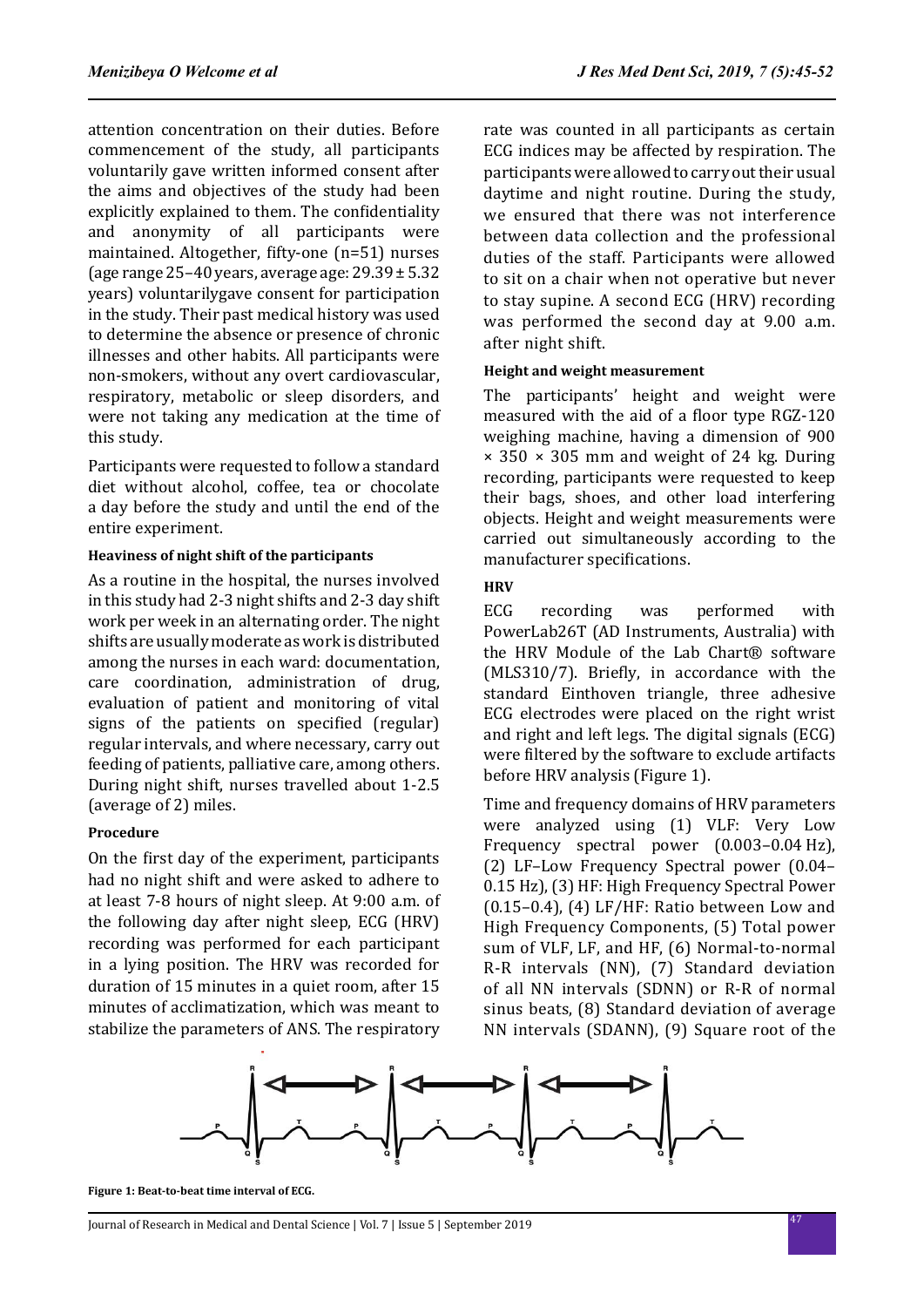mean squared differences of successive NN intervals (RMSSD), (10) Ratio of the number of NN50 intervals and the number of all NN intervals (pNN50), where NN50 is the number of pairs of adjacent NN intervals differing by more than 50 ms [14,15]. The frequency domains HRV parameters are VLF, LF, HF, LF/ HF, and total power. The time domains HRV parameters are SDNN, SDANN, RMSSD, NN50, and pNN50 [14,15].

LF is a marker for sympathetic effects, but reflects both sympathetic and parasympathetic activity on HRV [14,15]. LF reflects resting baroreceptor activity [15], but part of LF variability may be due to unspecified factors [14]. HF isused to indicate the level of activity of the parasympathetic nervous system. The HF is also called the respiratory band [14] because it corresponds to the HRV related to the respiratory cycle. The LF/HF ratio is an estimate of balance of sympathetic to parasympathetic nervous system activity i.e. sympatho-vagal balance [16]. A high LF/HF ratio indicates dominance of the sympathetic division of ANS, while a low LF/HF ratio indicates parasympathetic dominance [14,15]. VLF is a possible marker of sympathetic activity; however, its physiological origin is not fully understood [14,15]. VLF may be due to the activities of the cardiac intrinsic nervous system or sympathetic effects on the heart's activities [16]. Research suggests that VLF may be related to influences of humoral factors of the renin-angiotensin system, thermoregulation [17] or metabolism on HRV [18]. VLF can be used to evaluate depression [19], and may be associated with dysregulation of circadian rhythms and energy metabolism in fatigue. Low VLF power is associated with fatalities due to arrhythmia [16]. Total power reflects global HRV [20].

The SDNN index is formed from both sympathetic and parasympathetic activities. It is the "gold standard" for stratification of cardiac risk especially if the recording is made for a period of 24 hours [14,15,17,20]. SDNN value below 50 msis unhealthy, 50–100 ms indicates compromised health, and above 100 ms is healthy [17,20]. SDNN well correlates with LF, VLF and total power [20]. The original and importance of the SADNN index is not clear. RMSSD reflects parasympathetic activity on the heart [14,15]. It is the major time-domain measure that provides a quantitative estimate of the parasympathetic influences on the heart [16]. pNN50 is associated with activity of the parasympathetic nervous system. It is correlated with the RMSSD and HF band power [17,20].Data analysis

The data obtained were stored in Microsoft Excel 2010 and analyzed using Statistical Package for the Social Sciences (SPSS) version 18 (SPSS Inc., Chicago, IL, USA). The data had a normal distribution and the Student t-test was used to determine differences between HRV variables recorded before and after shift work. The value for statistical significant was set at p˂0.05.

#### **RESULTS**

Table 1 shows the age, height, weight and duration of work experience of the nurses that participated in the study.

The respiration rate of the nurses was  $17.22 \pm 1$ 3.87 before shift work and  $18.04 \pm 7.91$  after shift work ( $t=0.52$ ). The SDNN (ms),  $pNN50$ (%), variability of NN intervals  $($  ≤ 0.4 Hz)  $(total power)$   $(ms<sup>2</sup>)$  and HF were significantly decreased after shift work (sleep deprivation) compared to their corresponding values before shift work (SDNN: t=2.52, p=0.02; pNN50: t=3.11, p=0.003; total power: t=2.43, p=0.03; HF: t=2.89,  $p=0.01$ , respectively) (Table 2). LF/HF ratio was statistically increased after shift work  $(t=2.16, p=0.04)$ . All other HRV parameters-SDANN, RMSSD, maximal NN intervals, minimal NN intervals, mean NN, pulse rate (1/minute), VLF band power  $(ms^2)$  and LF band power  $(ms^2)$ after shift work were not statistically different, compared to the values obtained before shift work (Table 2).

**Table 1: Means and standard deviations of the age, height, weight and duration of the participants.**

| <b>Parameters</b>                   | Mean $±$ SD            |  |
|-------------------------------------|------------------------|--|
| Age                                 | $29.39 \pm 5.32$ years |  |
| Height                              | $1.62 \pm 0.07$ meter  |  |
| Weight                              | $64.12 \pm 13.69$ kg   |  |
| Duration of average work experience | $3.56 \pm 1.34$ years  |  |

<sup>48</sup> Journal of Research in Medical and Dental Science | Vol. 7 | Issue 5 | September 2019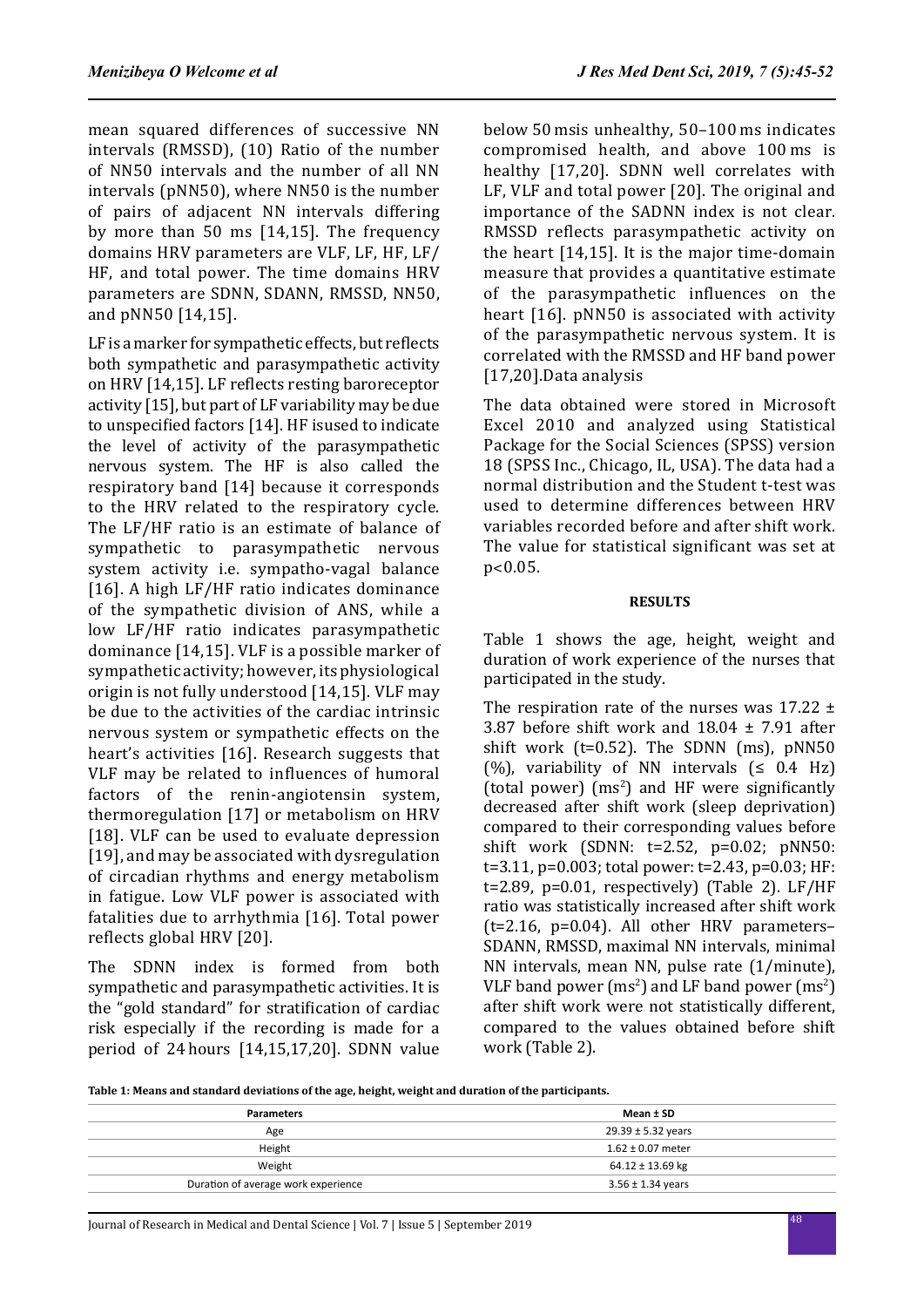| Table 2: HRV parameters before and after shift work in nurses (n=51). |  |  |  |
|-----------------------------------------------------------------------|--|--|--|
|-----------------------------------------------------------------------|--|--|--|

| <b>Parameters</b>              | Before shift work     | After shift work      |      | р         |
|--------------------------------|-----------------------|-----------------------|------|-----------|
| Maximum NN (ms)                | 1101.86 ± 254.82      | $1309.24 \pm 361.81$  | 3.41 | 0.001     |
| Minimum NN (ms)                | $640.12 \pm 48.77$    | $621.53 \pm 121.71$   | 1.01 | <b>NS</b> |
| Mean NN (ms)                   | $836.72 \pm 78.36$    | $841.09 \pm 224.13$   | 0.12 | <b>NS</b> |
| Pulse Rate (1/minute)          | $71.97 \pm 6.18$      | $72.99 \pm 9.85$      | 0.56 | <b>NS</b> |
| SDNN (ms)                      | $72.35 \pm 15.76$     | $62.18 \pm 11.56$     | 2.52 | 0.02      |
| SDANN (ms)                     | $73.26 \pm 44.71$     | $64.14 \pm 40.07$     | 0.96 | <b>NS</b> |
| RMSSD (ms)                     | $73.19 \pm 44.61$     | $63.21 \pm 3782$      | 1.09 | <b>NS</b> |
| pNN50 (%)                      | $39.32 \pm 24.41$     | $23.43 \pm 20.91$     | 3.11 | 0.003     |
| Total Power (ms <sup>2</sup> ) | $6017.62 \pm 5030.21$ | 3728.51 ± 3496.66     | 2.43 | 0.03      |
| $VLF$ (ms <sup>2</sup> )       | 1082.06 ± 159.79      | $1046.22 \pm 267.25$  | 0.78 | <b>NS</b> |
| LF $(ms^2)$                    | $1439.89 \pm 965.6$   | $1040.66 \pm 1365.08$ | 1.57 | <b>NS</b> |
| HF(ms <sup>2</sup> )           | 2485.82 ± 3103.02     | $985.07 \pm 1289.08$  | 2.89 | 0.01      |
| LF/HF                          | $1.76 \pm 0.58$       | $2.18 \pm 0.92$       | 2.16 | 0.04      |

N/B: VLF: Very Low-Frequency Spectral Power (0.003–0.04 Hz); LF: Low-Frequency Spectral Power (0.04–0.15 Hz); HF: High-Frequency Spectral Power (0.15– 0.4); LF/HF: Ratio Between Low and High Frequency Components; Total Power-Sum of VLF, LF, and HF;NN: Normal-to-Normal R-R intervals; SDNN: Standard Deviation of the NN intervals; SDANN: Standard Deviation of the averages of NN intervals in all 5 minute segments of the entire recording; RMSSD: Square root of the mean squared differences of successive NN intervals; pNN50: The percentage of difference between adjacent NN intervals that are greater than 50 ms.

#### **DISCUSSION**

Sleep is a physiological state required for maintenance of normal health and homeostasis. The vast majority of human beings spend about 30% of their lives asleep, accentuating the usefulness of sleep to human existence. Indeed, disruption of sleep-wake cycle pattern leads to considerable health consequences [21]. The data obtained from this study revealed that sleep deprivation is associated with sympatho-vagal imbalance and predominance of sympathetic over parasympathetic activity. This suggests that disruption of normal sleep-wake cycle is associated with dysregulation of cardiac rhythm.

The results of this present study are consistent with results of other studies. Wehrens et al. [22] reported high LF/HF ratio, and decrease in other parameters of HRV among shift workers compared with non-shift workers. Cebeci et al. [23] also reported decrease in indicators of HRV, excluding LF/HF ratio, after shift work in medical doctors. Tobaldini et al. [24] reported a predominantly sympathetic influence and decreased parasympathetic activity after a single night sleep deprivation, suggesting that the sympatho-vagal balance shifted towards a sympathetic predominance with acute sleep deprivation [25]. Despite the changes associated with LV/HV in our study, respiratory rate before sleep deprivation was not significantly different from the rate after sleep deprivation. A couple of researchers have shown that heart rate and respiratory rate are the most powerful factors that affect HRV indices. However, the contribution to changes in HRV by heart rate is far greater than respiratory rate [26]. Importantly different respiration rates have varying influence on HRV [27]. At lower respiratory rate (3-6 beats/ minute) the effect of respiration on HRV seems to be significant. However, respiratory influence on HRV becomes least significant at a respiratory rate of 14 breaths per minute [28]. Pitzalis et al. also reported frequency-dependent influence of respiration on HRV and observed minimal effects of higher respiratory rate on HRV [29]. On the average, respiratory rate in our study was 17-18 beats/minute. Within the range of this respiratory value, Schipke et al. did not notice any significant influence of respiration on time domain HRV indicators [27]. Similar results have been reported elsewhere [30,31]. But it appears that the effect of respiration, heart rate and other physiologic factors on HRV depends on health state of the individual [30,31]. Further research is required to elucidate the multiple factors and their mechanisms of influence on HRV. On the basis of LF/HF ratio, it can be suggested that shift work or sleep deprivation may cause an increase in cardiovascular morbidity and mortality by disrupting biological rhythm, which is responsible for the sympatho vagal imbalances. Indeed decreased heart rate variability, but increased LF/HF ratio (i.e. increased sympathetic and decreased parasympathetic tone on heart activity) has been associated with cardiovascular disease [32]. Indeed previous data reported by Harris et al. [33] and Lanza et al. [34] have shown that LF/HF ratio is a strong prognostic indicator of cardiac diseases and mortality.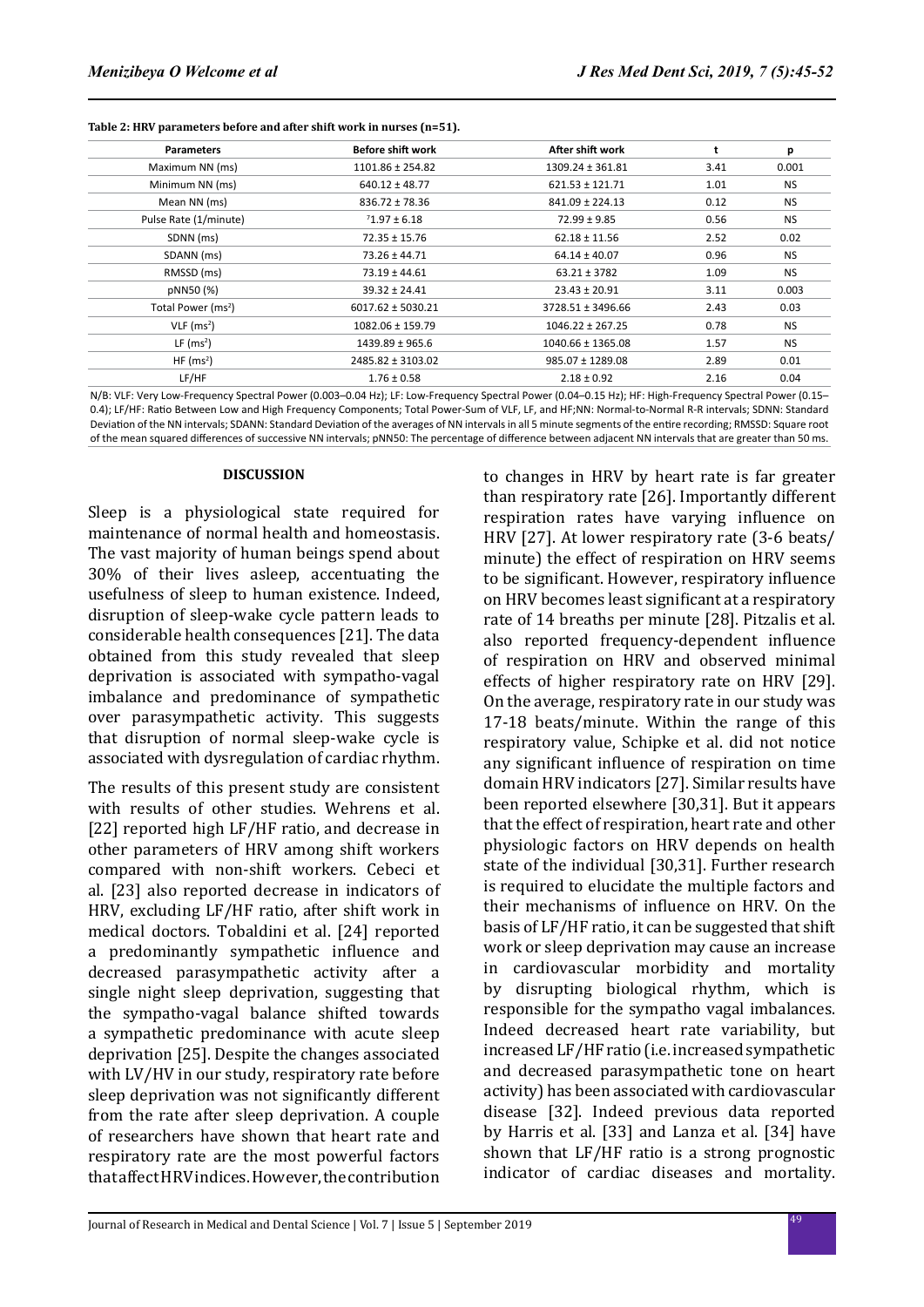However, some authors have argued that LF/HF ratio is not a good indicator of sympathovagal imbalances [35]. Therefore, it is important for future studies to address these inconsistencies in the literature.

The sympathetic and parasympathetic divisions of the ANS innervating the heart interact amongst themselves to regulate cardiac functions. The physiological state due to the sympathetic and parasympathetic activity can be described as "sympatho-vagal balance". HRV parameters are indicators of sympatho-vagal balance or imbalance. Though the mechanisms of the interaction between these divisions of the ANS have not been completely unraveled, available scientific information indicate that sleep deprivation or shift work causes a multi-system impairment, likely resulting from disruption of circadian rhythm [7,25,32]. This is consequent to the hypothesis that circadian rhythm is an integral coordinator of homeostasis of almost all organs and systems of the body [7,21].

Evidently, sleep deprivation causes disorder of synchronization of the supra chiasmatic nucleus and endocrine functions, which in turn leads to disorder of secretion of hormones such as serotonin, melatonin, noradrenaline,<br>acetylcholine. corticosteroids. etc. These corticosteroids. disorders in hormone secretion can ensue in disruption of cardiac rhythms, and other physiological processes [7,21,25,32,36]. Both acute and chronic sleep deprivation can alter inflammatory response by causing substantial<br>decrease in anti-inflammatory cytokine anti-inflammatory production [36,37], disrupting the activities of natural killer cells [37] and neutrophil<br>degranulation [38]. A study conducted [38].  $A$  study in laboratory animals showed that sleep deprivation also increases oxidative stress and lipid peroxidation, which may underlie some of the negative health consequences of shift work or sleep deprivation [39]. Though we did not assess the changes associated with energy expenditure or metabolic indices in our study, previous works have reported substantial increase in energy expenditure during sleep deprivation [40]. However, contradictory data have been reported by Al Khatib et al. who identified increased energy intake with no effect on energy expenditure following sleep deprivation [41]. Calvin et al. reported similar findings [42]. The molecular pathways of energy metabolism associated with sleep deprivation are yet to be delineated, arguably, emerging results indicate that leptin and ghrelin concentrations [42–44]. For instance, Calvin et al. [42] did not find any change in leptin and ghrelin concentrations following sleep deprivation in adults, whereas Li et al. [45] reported a substantial change in lept in and adiponectin level following sleep deprivation in children and adolescents. It can be suggested, therefore, that the effect of sleep deprivation on cardio metabolic profile may be dependent, at least in part, on the age of the individual. Furthermore, the number of years of shift work can substantially affect these indices. Available data suggest that reference or benchmark duration of shiftwork associated with cardio metabolic derangement is 6 years [46]. However, Tanaka et al. reported a 17 year period as the reference duration for shift work to cause cardio metabolic disorder [47]. The participants in our study had only three and half years of accumulated duration of shift work. Whether reference duration of shiftwork associated with cardio metabolic derangement is 6 years or more, it can be undisputedly true that risk of disorders in energy metabolism due to sleep deprivation increases with increase in accumulated years of shift work [46–48]. Thus it is essential to pay special attention and continuously monitor the consequences of work rotation or sleep deprivation on cardio metabolic and HRV parameters..

While work diversification or time scheduling importantly contributes to betterment of work organization, and consequently, human life, there are potentially adverse health problems associated with such work organization. Hence, it is imperative to formulate measures and interventions aimed at mitigating the negative outcome of shift work on the health of the individual, and also, provide solutions for improved scheduling of working time with considerably reduced negative impact on the health of the individual.

## **CONCLUSION**

Parameters of HRV (SDNN, pNN50, total power and HF) decreased, while ratio of low frequency/ high frequency (LF/HF) increased after shift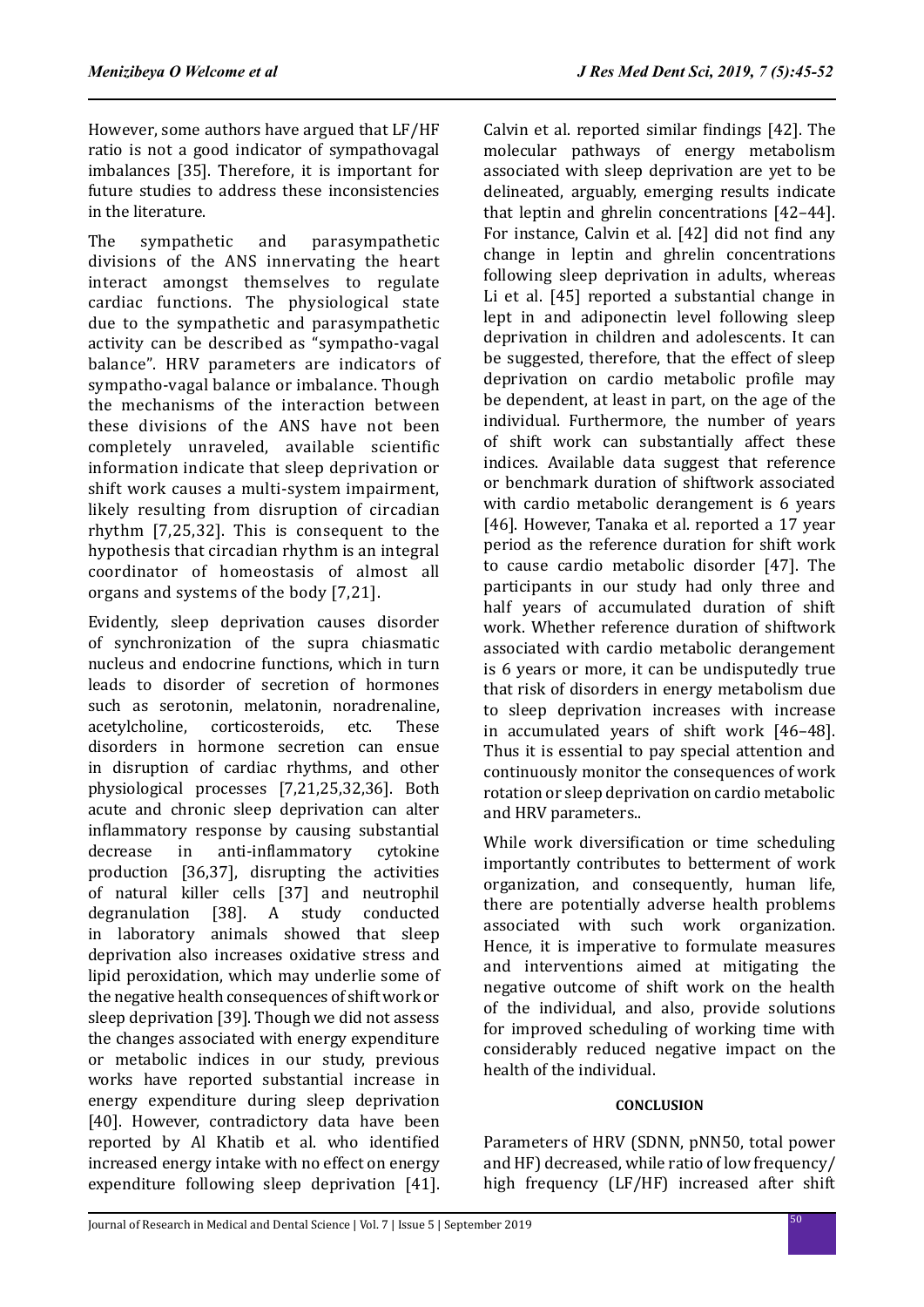work. The other HRV parameters (SDANN, RMSSD, maximal NN intervals, minimal NN intervals, mean NN, VLF and LF band power) obtained after shift work were not statistically different from to the values obtained before shift work. Thus, sleep deprivation can disrupt the autonomic control of heart rhythm (sympathovagal balance) and predispose to cardiovascular morbidity and mortality.

#### **CONFLICT OF INTEREST**

None declared.

#### **REFERENCES**

- [1] Anbazhagan S, Ramesh N, Nisha C, et al. Shift work disorder and related health problems among nurses working in a tertiary care hospital, Bangalore, South India. Indian J Occup Environ Med 2016; 20:35–38.
- [2] Ferri P, Guadi M, Marcheselli L, et al. The impact of shift work on the psychological and physical health of nurses in a general hospital: A comparison between rotating night shifts and day shifts. Risk Manag Healthc Policy 2016; 9:203–211.
- [3] Parent-Thirion A, Biletta I, Cabrita J, et al. Sixth european working conditions survey – overview report. Luxembourg: Publications Office of the European Union 2016.
- [4] Bae MJ, Song YM, Shin JY, et al. The association between shift work and health behavior: findings from the Korean national health and nutrition examination survey. Korean J Fam Med 2017; 38:86–92.
- [5] Muecke S. Effects of rotating night shifts: literature review. J Adv Nurs 2005; 50:433–439.
- [6] McVicar A. Scoping the common antecedents of job stress and job satisfaction for nurses (2000–2013) using the job demands-resources model of stress. J NursManag 2016; 24:112–136.
- [7] Drake CL, Roehrs T, Richardson G, et al. Shift work sleep disorder: prevalence and consequences beyond that of symptomatic day workers. Sleep 2004; 27:1453–1462.
- [8] Nojkov B, Rubenstein JH, Chey WD, et al. The impact of rotating shift work on the prevalence of irritable bowel syndrome in nurses. Am J Gastroenterol 2010; 105:842–847.
- [9] Roth T. Shift work disorder: Overview and diagnosis. J Clin Psychiatry 2012; 73:9.
- [10]Flo E, Pallesen S, Magerøy N, et al. Shift work disorder in nurses–Assessment, prevalence and related health problems. PLoS One 2012; 7:33981.
- [11] Lin X, Chen W, Wei F, et al. Night-shift work increases morbidity of breast cancer and all-cause mortality: A meta-analysis of 16 prospective cohort studies. Sleep Med 2015; 16:1381–1387.
- [12]Chu-Duc H, Nguyen-Phan K, Nguyen-Viet D. A review of heart rate variability and its applications. APCBEE Procedia 2013; 7:80-85.
- [13]Ernst G. Heart-rate variability: More than heart beats? Front Public Health 2014; 5:240.
- [14]Dantas EM, Sant'Anna ML, Andreão RV, et al. Spectral analysis of heart rate variability with the autoregressive method: What model order to choose? Comput Biol Med 2012; 42:164-170.
- [15]Malik M, Bigger JT, Camm AJ, et al. Heart rate variability: standards of measurement, physiological interpretation and clinical use. Task force of the European society of cardiology and the North American society of pacing and electrophysiology. Circulation 1996; 93:1043-1065.
- [16]Shaffer F, Mc Craty R, Zerr CL. A healthy heart is not a metronome: an integrative review of the heart's anatomy and heart rate variability. Front Psychol 2014; 5:1040.
- [17]Bernardi L, Valle F, Coco M, et al. Physical activity influences heart rate variability and very-low-frequency components in holter electrocardiograms. Cardiovasc Res 1996; 32:234–237.
- [18]Friedman BH. An autonomic flexibility-neurovisceral integration model of anxiety and cardiac vagal tone. Biol Psychol 2007;74:185–199.
- [19]Davydov DM, Shapiro D, Cook IA, et al. Baroreflex mechanisms in major depression. Prog Neuropsychopharmacol Biol Psychiatry 2007; 31:164– 177.
- [20]Shaffer F, Ginsberg JP. An overview of heart rate variability metrics and norms. Front Public Health 2017; 5:258.
- [21]Moszczynski A, Murray B. Neurobiological aspects of sleep physiology. Sleep 2012; 30:963–85.
- [22]Wehrens SMT, Hampton AM, Skene DJ. Heart rate variability and endothelial function after sleep deprivation and recovery sleep among male shift and non-shift workers. Scand J Work Environ Health 2012; 38:171-181.
- [23]Cebeci S, Canbal M, Yuksel R, et al. The effect of sleep deprivation on heart rate variability in shift and nonshift physicians. Clin Invest Med 2015; 38:233-236.
- [24]Tobaldini E, Cogliati C, Fiorelli EM, et al. One night on-call: sleep deprivation affects cardiac autonomic control and inflammation in physicians. Eur J Int Med 2013; 24:664-670.
- [25]Tobaldini E, Nobili L, Strada S, et al. Heart rate variability in normal and pathological sleep. Front Physiol 2013; 16:294.
- [26]Gąsior JS, Sacha J, Jeleń PJ, et al. Heart rate and respiratory rate influence on heart rate variability repeatability: effects of the correction for the prevailing heart rate. Front Physiol 2016; 7:356.